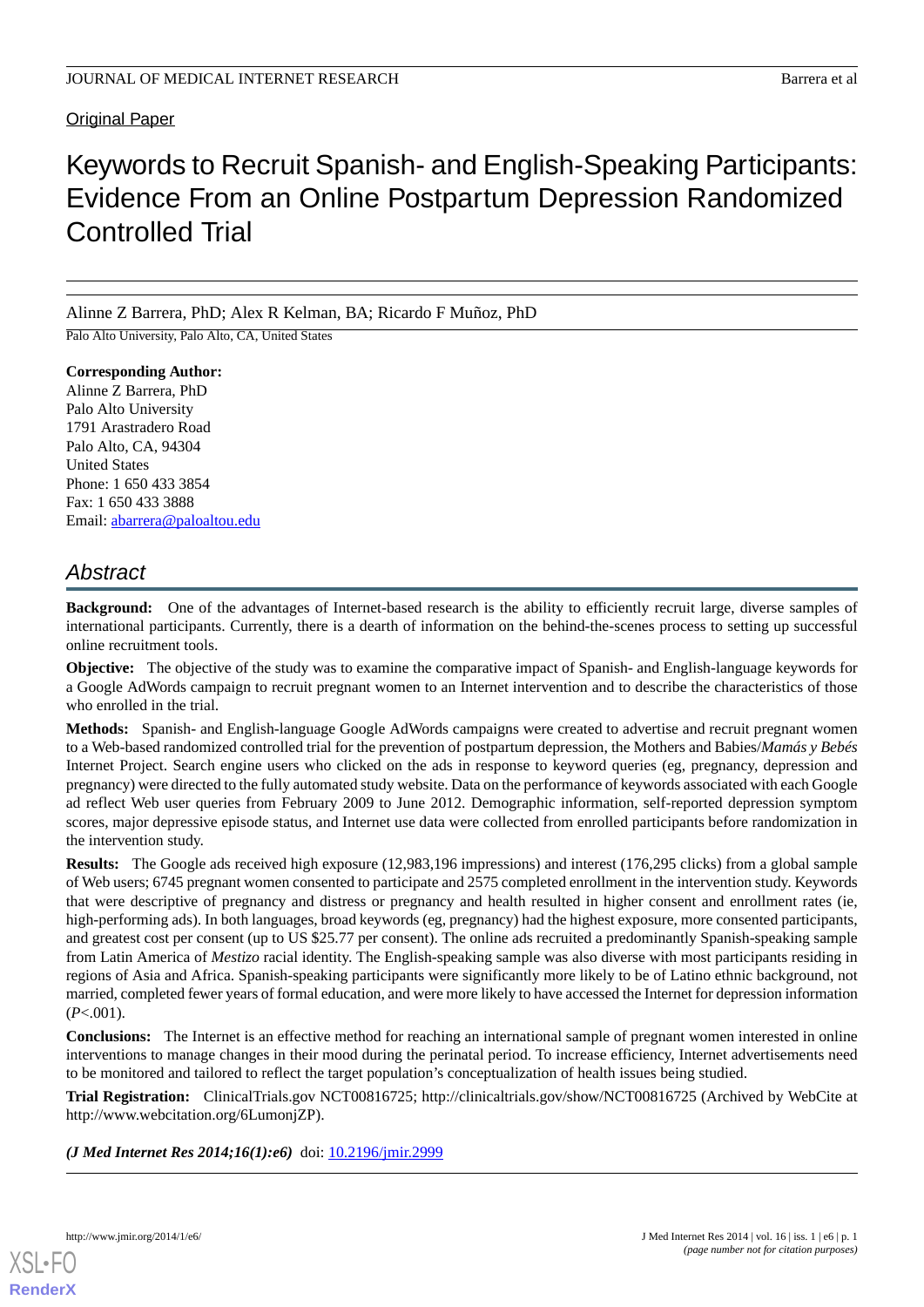# **KEYWORDS**

Internet intervention; prevention; depression, postpartum; research subject recruitment; women; Spanish speaking

# *Introduction*

The amount of Internet-based research in recent years has increased substantially [\[1-](#page-9-0)[3\]](#page-10-0) with Internet interventions showing significant promise in both alleviating symptoms and changing behavior [[2\]](#page-10-1). Internet interventions are accessible at any time from any location, can be used anonymously, and may provide a much-needed service to users who feel marginalized or stigmatized [\[1](#page-9-0),[2](#page-10-1)[,4](#page-10-2)]. For researchers, the Internet is an effective method of data collection [\[5](#page-10-3)] given that it is cost-effective, efficient at recruiting large sample sizes, and provides an opportunity for sensitive topics to be examined among hard-to-reach populations [\[6](#page-10-4)-[9\]](#page-10-5).

Most Internet intervention studies have focused on depression and anxiety, but an emphasis on other health issues is gaining interest as further evidence of their effectiveness is demonstrated [[2](#page-10-1)[,10](#page-10-6)]. The characteristics of those who participate in Internet interventions are dependent on the target problems being addressed; however, online study samples repeatedly include a greater proportion of women than men. This trend is not surprising given that the percentage of women using the Internet has steadily increased in recent years [[11\]](#page-10-7), and women are reported to be the largest group of Web users searching for health information related to mental illness [\[12](#page-10-8)]. The higher incidence of depression among women relative to men is likely a contributing factor to the greater focus on mental health topics, such as depression, among female Internet users.

Women and women-specific health issues are well suited for technology-based interventions with perinatal women garnering much of the attention by researchers (eg, [[13-](#page-10-9)[17](#page-10-10)]). Currently, there are countless websites that provide information on pregnancy and postpartum health. A recent review, however, revealed that the quality of the content exhibited on websites that focused on maternal mental health was partially correct or incomplete at best, and provided few self-help tools and resources to users [\[18](#page-10-11)]. Thus, there is a need to develop and empirically test Internet interventions specifically designed for women that address issues that uniquely affect women, such as postpartum depression (PPD). Computer- and Internet-based methods have been used successfully to increase awareness of PPD among adolescent parents [\[19](#page-10-12)], to recruit and screen women at risk for PPD [\[20](#page-10-13)[-22](#page-10-14)], or to disseminate PPD psychoeducational materials to postpartum women and clinicians, all of whom have responded positively to this platform [\[22](#page-10-14),[23\]](#page-10-15). Recent studies have demonstrated support for behavioral activation [\[24](#page-10-16),[25\]](#page-10-17) and cognitive behavioral [\[26](#page-11-0)] Internet interventions that aim to reduce depressive symptoms among depressed postpartum women. Two recent reports describe the design, feasibility, and acceptability of Internet interventions to prevent PPD [[27](#page-11-1)[,28](#page-11-2)]. The study presented in this report is based on data collected as part of the Mothers and Babies/*Mamás y Bebés* Internet Project, an Internet-based, 2-condition, pilot randomized controlled trial (RCT) designed to examine the efficacy of a Web-adapted mood management prevention intervention (Mothers and Babies Course/*Curso de*

[XSL](http://www.w3.org/Style/XSL)•FO **[RenderX](http://www.renderx.com/)** *Mamás y Bebés*) [[29\]](#page-11-3). Participants were recruited, screened, and randomized to either the mood management Internet intervention or to an information brochure [[23\]](#page-10-15). Preliminary analyses from the prevention trial are currently underway.

Although the Internet offers added benefits and opportunities, there are significant concerns and barriers with recruitment to Internet-based research investigations [[30\]](#page-11-4). Many of these investigations rely on traditional forms of recruitment such as face-to-face recruitment, flyers, community messages, and mass media announcements [\[31](#page-11-5)-[33\]](#page-11-6). Earlier studies that used online recruitment strategies struggled with identifying and reaching the target population (eg,  $[6,34]$  $[6,34]$  $[6,34]$ ), low rates of response  $[35]$  $[35]$ , and possible ethical concerns with recruiting over the Internet [[3\]](#page-10-0). The more common methods of online recruitment are search engine advertisements, social media sites, online forums, Web links, banners, and email lists. The chosen method of recruitment depends on the population being targeted and where their online presence is greatest. However, recent reports suggest that targeted search engine advertisements are the most successful at reaching a wide range of potential participants for Internet research and are cost-effective methods of online recruitment [[6](#page-10-4)[,8\]](#page-10-18).

What remains unclear in the literature is how researchers should frame their Internet advertisements so that they are time-efficient and cost-effective (ie, targeted to a specific population who are most likely to enroll in the study). Graham and colleagues [\[36](#page-11-9)] provide a good example of delineating the process of tailoring online advertisements to recruit Latino smokers to an online smoking cessation website. As part of their process, the researchers convened a multicultural panel of experts who informed the content of banner ads that were then empirically tested among Latino smokers. The researchers found that tailoring banner ads to portray the cultural value of *familismo* (emphasis on the importance of family influences) was preferable among Spanish-speaking Latino smokers who indicated that the issue of smoking was not just about them, but also about the impact on the relationships they valued [[36\]](#page-11-9). Perhaps more importantly, this study demonstrated that a behind-the-scenes exploration of key factors that influence the success of an online recruitment method is valuable and needs to be empirically tested to maximize the strength of online recruitment. Furthermore, it is recommended that researchers continually monitor the behaviors of users once they are actively engaged in the study website [[37\]](#page-11-10).

The current study adds to the growing body of literature describing online recruitment methods for Internet intervention studies. The primary goal was to examine the impact of Google AdWords campaigns to recruit Spanish- and English-speaking pregnant women to an Internet RCT to prevent PPD. Both the Spanish and English ad campaigns used identical keywords and were minimally modified throughout the recruitment period. Given that few Internet intervention studies have focused exclusively on pregnant women, we describe the demographic characteristics of participants who enrolled in the trial.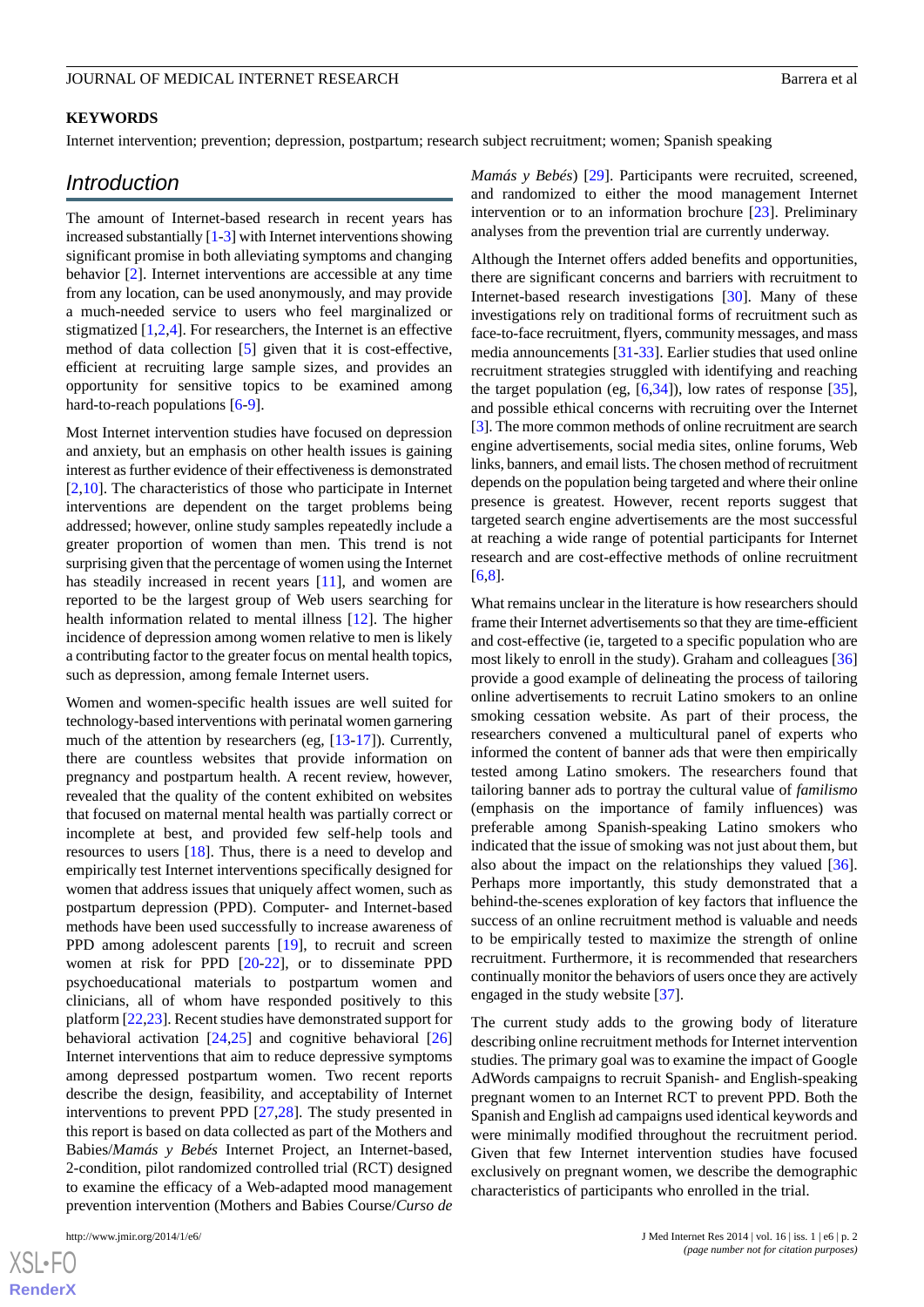# *Methods*

# **Internet Search Ads**

Google AdWords sponsored link campaigns were created in Spanish and English to advertise the Mothers and Babies/*Mamás y Bebés*Internet Project, a RCT to test the efficacy of an Internet intervention for the prevention of PPD. Google ads consist of a 25-character headline and 2 additional 35-character text lines. In this study, the headlines were descriptive of perinatal depression, whereas the text lines described the study and provided the website link. There were 3 ad campaigns (sad, depressed, and postpartum depression) per language, each containing 2 distinctive ads for a total of 6 ads per language (see [Figure 1](#page-2-0)). Ads were distributed worldwide, and the content and associated keywords of each ad remained unchanged throughout the course of the study recruitment period.

The Google AdWords account management website allows the owner of the ads to manipulate the bidding cost and content of each ad. A Google AdWords grant awarded to our team allowed for a maximum bid of US \$1.00 per click. Ad owners can view the number of times the ad is shown (impressions) and the number of Web users who click on the ad (clicks); owners can also use HyperText Markup Language (HTML) code to track the impact of the ads on obtaining the desired action by the target audience (conversion). In this study, the HTML code to detect a conversion was integrated into the study website's consent page (ie, 1 conversion  $= 1$  consent to participate). For the purposes of this paper, we will refer to conversions as "consents" given that it is the desired outcome of online recruitment. Additional information on Google AdWords procedures and metrics can be found elsewhere [[38\]](#page-11-11).

<span id="page-2-0"></span>**Figure 1.** Google ads in Spanish and English for a prevention of postpartum depression trial.

| Language |                          | Spanish                                                                                                                                                                                                                                                                  | <b>English</b>                                                                                                                                                                                                                                                          |
|----------|--------------------------|--------------------------------------------------------------------------------------------------------------------------------------------------------------------------------------------------------------------------------------------------------------------------|-------------------------------------------------------------------------------------------------------------------------------------------------------------------------------------------------------------------------------------------------------------------------|
| Campaign | Sad                      | Embarazada v triste<br>Estudio gratis de Univ. de Calif.<br>Para lidiar con el estado de ánimo<br>embarazosaludable.ucsf.edu<br>Triste durante embarazo<br>Estudio gratis de Univ. de Calif.<br>Para lidiar con el estado de ánimo<br>embarazosaludable ucsf.edu         | Pregnancy and sadness<br>Join free Univ. of California study<br>Learn skills to cope with your mood<br>healthypregnancy.ucsf.edu<br>Sadness during pregnancy<br>Join free Univ. of California study<br>Learn skills to improve your mood<br>healthypregnancy.ucsf.edu   |
| Campaign | Depressed                | ¿Embarazada y deprimida?<br>Estudio pratis de Univ. de Calif.<br>Aprenda cómo preverir este problema<br>embarazosa udable.ucsf.edu<br>Estado de Animo Postparlo<br>Estudio gratis de la Univ de Calif<br>Aprenda cómo mantener buen ánimo<br>embarazos a udable.ucsf.edu | Pregnant and depressed?<br>Join free Univ. of California study<br>Learn skills to improve your mood.<br>healthypregnancy.ucsf.edu<br>Depression and Pregnancy<br>Join free Univ. of California study<br>Learn skills to improve your mood.<br>healthypregnancy.ucsf.edu |
| Campaign | Postpartum<br>depression | Estado de Animo Postparto<br>Estudio de la Univ. de California<br>Aprenda cómo prevenir este problema<br>embarazosaludable ucsf.edu<br>Depresión Postparto<br>Estudio de la Univ. de California<br>Aprenda cómo prevenir este problema<br>embarazosaludable ucsf.edu.    | Postpartum depression<br>Join free Univ. of California study<br>Learn skills to improve your mood.<br>healthypregnancy.ucsf.edu<br>Worried about PPD?<br>Join free Univ. of California study<br>To learn skills to prevent PPD.<br>healthypregnancy.ucsf.edu            |

# **Participant Recruitment**

Web users who searched the Internet between February 3, 2009 and June 15, 2012 with keyword queries associated with the ads were able to click on them and link to the Mothers and Babies/*Mamás y Bebés* Internet Project's website landing page ([Figure 2](#page-3-0)); this initial page briefly described the study and invited those interested to complete the eligibility screener. The

[XSL](http://www.w3.org/Style/XSL)•FO **[RenderX](http://www.renderx.com/)**

study website was fully automated with items that contained logic to determine participant flow through the study. The eligibility screener contained items to assess for eligibility criteria for the RCT: being female, pregnant, age 18 years or older, and interested in the study website for themselves. Eligible women were directed to the baseline assessment, which contained the University of California institutional review board–approved consent form. Participants "signed" the form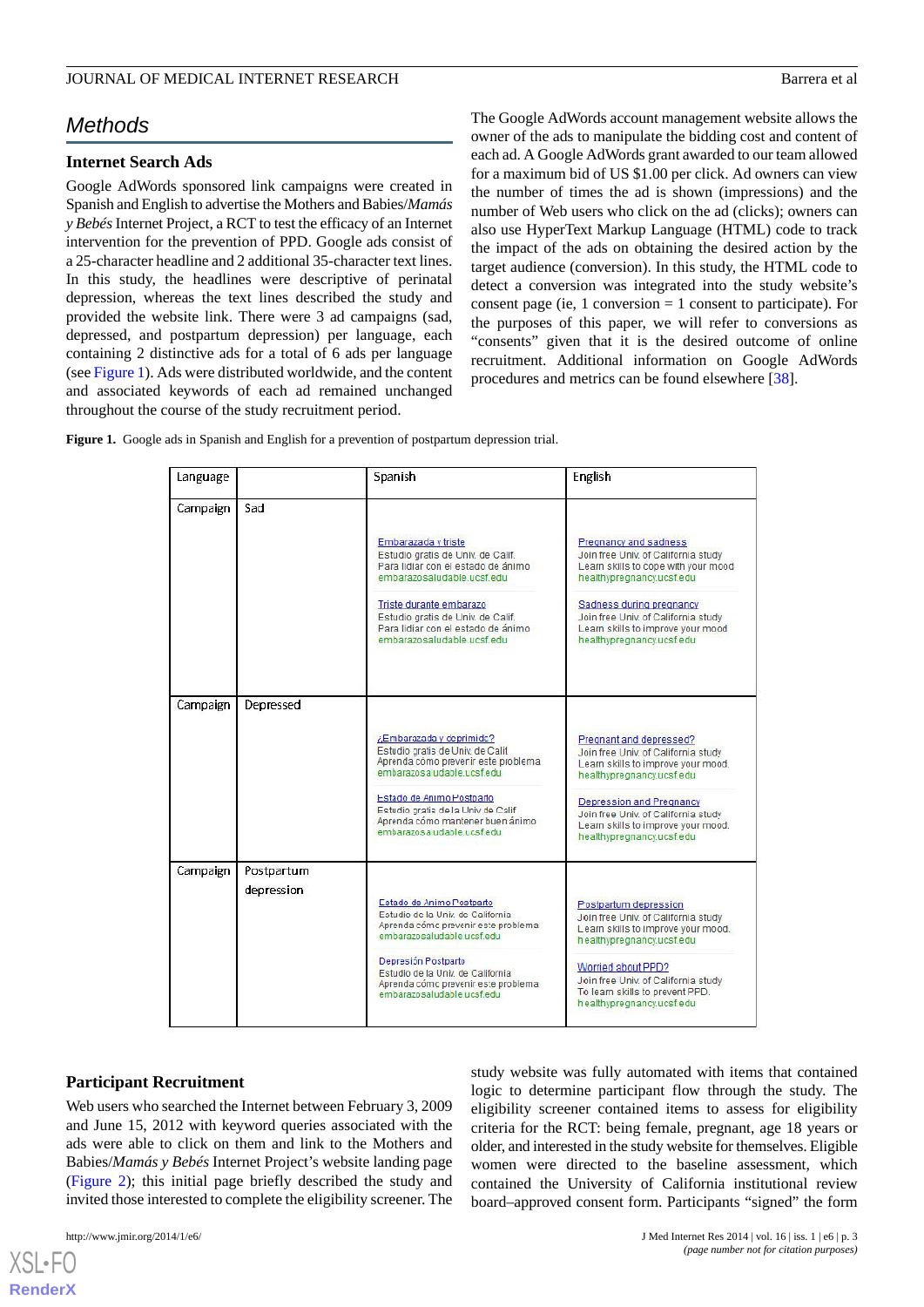Powered by DatStat

online by clicking "Yes, I am interested in participating in this study" and by entering a unique password that was generated in real time and provided online to the user. Eligible participants who consented and completed the baseline assessment were considered enrolled in the study regardless of their depression

status or stage of pregnancy. Enrolled participants received access to the intervention sites being evaluated and were invited to complete monthly follow-up assessments up to 6 months postpartum.

<span id="page-3-0"></span>



Supported by the Internet World Health Research Center<br>University of California, San Francisco/San Francisco General Hospital

Feeling sad, depressed, or having thoughts of hurting yourself? Find a free and anonymous emergency/crisis center near you HERE,

# **Measures**

# *Eligibility Screener*

Upon entering the study website, participants indicated their country of residence and preferred language and completed items to determine their eligibility to participate (age, gender, pregnancy status, how they planned to use the website materials). Eligible participants who entered a valid email address were directed to the baseline assessment.

# *Baseline Assessment*

The initial page of the survey was the informed consent that participants were required to complete before proceeding through the study website. Consenting participants were asked to complete questionnaire items on demographic characteristics (eg, country of birth, ethnicity, race, education), Internet use (eg, previous use for health information), pregnancy history (eg, weeks pregnant, pregnancy history), and depression (eg, current symptoms).

Depression status was determined by the Center for Epidemiologic Studies-Depression Scale (CES-D) [[39\]](#page-11-12) and the Major Depressive Episode (MDE) Screener-Current/Lifetime version [[40\]](#page-11-13). The CES-D is a 20-item self-report instrument that assesses for the presence of depressive symptoms during the past week. Total scores range from 0-60, with higher scores

Screener is an 18-item self-report questionnaire that assesses for the presence of 5 or more MDE symptoms experienced within a 2-week or longer period of time during the past 2 weeks (current MDE) or during any period (other than the past 2 weeks) in their lifetime (past MDE). To screen positive for a MDE, significant impairment, as defined by Criterion C of the *Diagnostic and Statistical Manual of Mental Disorders* (Fourth Edition) (*DSM-IV*) must also be present [[41](#page-11-14)]. The MDE Screener is a screening tool that has demonstrated good psychometric properties with diagnostic screeners and clinical interviews [\[42](#page-11-15)].

indicating more severe depressive symptoms. The MDE

# **Data Analysis**

Data on the performance of search engine ads were extracted from the Google AdWords management website [[38\]](#page-11-11). Participant data for those who visited (eligibility), consented (started baseline), and enrolled (completed baseline) in the RCT were analyzed using SPSS for Windows 20.0 (IBM Corp, Armonk, NY, USA). Descriptive and chi-square analyses were conducted to examine group differences.

# *Results*

# **Participant Enrollment**

Web users interested in the Spanish- and English-language Google ads, as defined by clicking on the ad (ie, clicks), were

[XSL](http://www.w3.org/Style/XSL)•FO **[RenderX](http://www.renderx.com/)**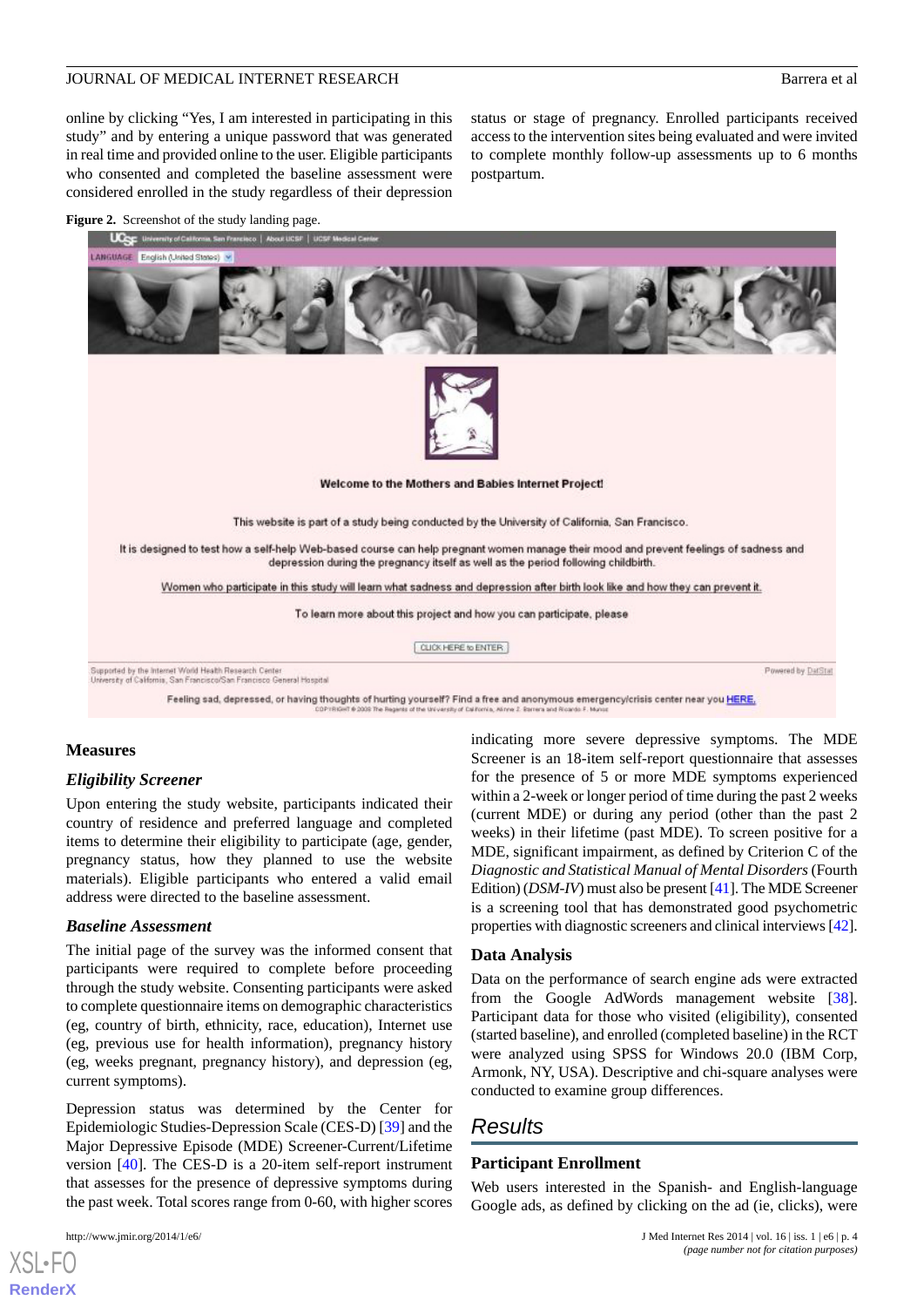located in 183 countries and territories; 6745 pregnant women consented to participate with 2517 (37.32%) failing to enter any data in the baseline assessment. Data collected in the eligibility screener indicated that those who consented but did not provide baseline information were older (*P*<.001) and more likely to be English speakers (*P*<.001). Of the remaining 4228 participants, 1653 (24.51% of those who consented) failed to enroll in the intervention study because they did not complete the baseline assessment and, therefore, were excluded from further analyses. The enrolled sample consisted of 2575 participants who met the eligibility criteria, consented to participate, and completed the baseline assessment. Compared to those who consented to participate but did not enroll in the study, participants who enrolled were more likely to be Latino (*P*=.02), older (*P*<.001), employed (*P*=.007), and have attained higher levels of education (*P*<.001). Higher rates of past (11.60% vs 9.51%) and current MDE (19.06% vs 9.69%) were reported for enrolled participants relative to those who did not complete the baseline assessment (*P*<.001).

# **Impact of Internet Search Ads**

The Google ads were active for approximately 40 months during which 12,983,196 impressions and 176,295 clicks were made in response to Web users' search entries (see [Table 1](#page-4-0)). In all, 25.09% of those who clicked on the ad entered the study website after reviewing the brief description provided on the study's landing page. Over 60% of the total impressions (62.27%) were in response to Web users who searched in English, whereas 66.10% of the total clicks were made by those who searched in Spanish. In the Spanish campaign, 116,531 Web users of 4,898,063 who were presented with an ad (ie, an impression) clicked the study ad (2.38%). In the English campaign, there were 59,764 clicks in response to 8,085,133 impressions (0.74%). See [Table 2](#page-4-1) for detailed data on the performance of each ad campaign by language.

The keywords with the greatest exposure (ie, highest clicks and impressions) and which generated the highest traffic in both languages were pregnancy/*embarazo* and pregnant/*embarazada* ([Table 3\)](#page-5-0). For all campaigns, 113,525 clicks of 4,819,662 impressions (2.35%) and 57,197 clicks of 7,836,146 impressions (0.73%) were generated by these keywords in the Spanish and English campaigns, respectively. In addition, those who queried with these keywords were the majority of those who consented to participate—94.53% (4718/4992) and 92.87% (1823/1963), respectively. In contrast, the rate of consent was highest for English-language speakers who searched with keywords that included a reference to both pregnancy and emotions (eg, mental health during pregnancy). A similar pattern was demonstrated in the Spanish campaign with keyword phrases such as "*depresión despues del parto*/depression after birth" or "*embarazada y deprimida*/pregnant and depressed" resulting in a greater proportion of consenting participants. Keywords that were descriptive of pregnancy without a reference to emotions (eg, months pregnant) also resulted in a higher rate of consent. This occurred with more frequency in the Spanish campaign (*nueva mama*/new mother, *meses embarazo*/months pregnant, *semanas embarazo*/weeks pregnant) than in the English campaign (months pregnant).

<span id="page-4-0"></span>**Table 1.** Participant online recruitment for the Mothers and Babies/*Mamás y Bebés* Internet Project.

| Ad or user behavior                                         | Language, n |           | Total, n   |
|-------------------------------------------------------------|-------------|-----------|------------|
|                                                             | Spanish     | English   |            |
| Impressions (ads presented)                                 | 4.898.063   | 8,085,133 | 12,983,196 |
| Clicks (clicks on ads)                                      | 116,531     | 59,764    | 176,295    |
| Entered site (user proceeded beyond initial page)           | 28,074      | 16,157    | 44,231     |
| Screened (user answered $\geq 1$ eligibility items)         | 11,620      | 5349      | 16,969     |
| Eligible (user met eligibility criteria)                    | 8728        | 3738      | 12,466     |
| Consented (user agreed to consent)                          | 4773        | 1972      | 6745       |
| Enrolled (user consented and completed baseline assessment) | 2012        | 563       | 2575       |

<span id="page-4-1"></span>**Table 2.** Performance of Google AdWords campaigns from February 3, 2009 to June 15, 2012.

| Ad or user behavior | Ad performance, n |           |           |         |                       |         |
|---------------------|-------------------|-----------|-----------|---------|-----------------------|---------|
|                     | Sad               |           | Depressed |         | Postpartum depression |         |
|                     | Spanish           | English   | Spanish   | English | Spanish               | English |
| Consent             | 4855              | 1782      | 136       | 179     |                       | ↑       |
| <b>Clicks</b>       | 114,902           | 53,667    | 1574      | 5987    | 55                    | 110     |
| Impressions         | 4,794,470         | 7,184,384 | 92,280    | 856,634 | 11,313                | 44,115  |

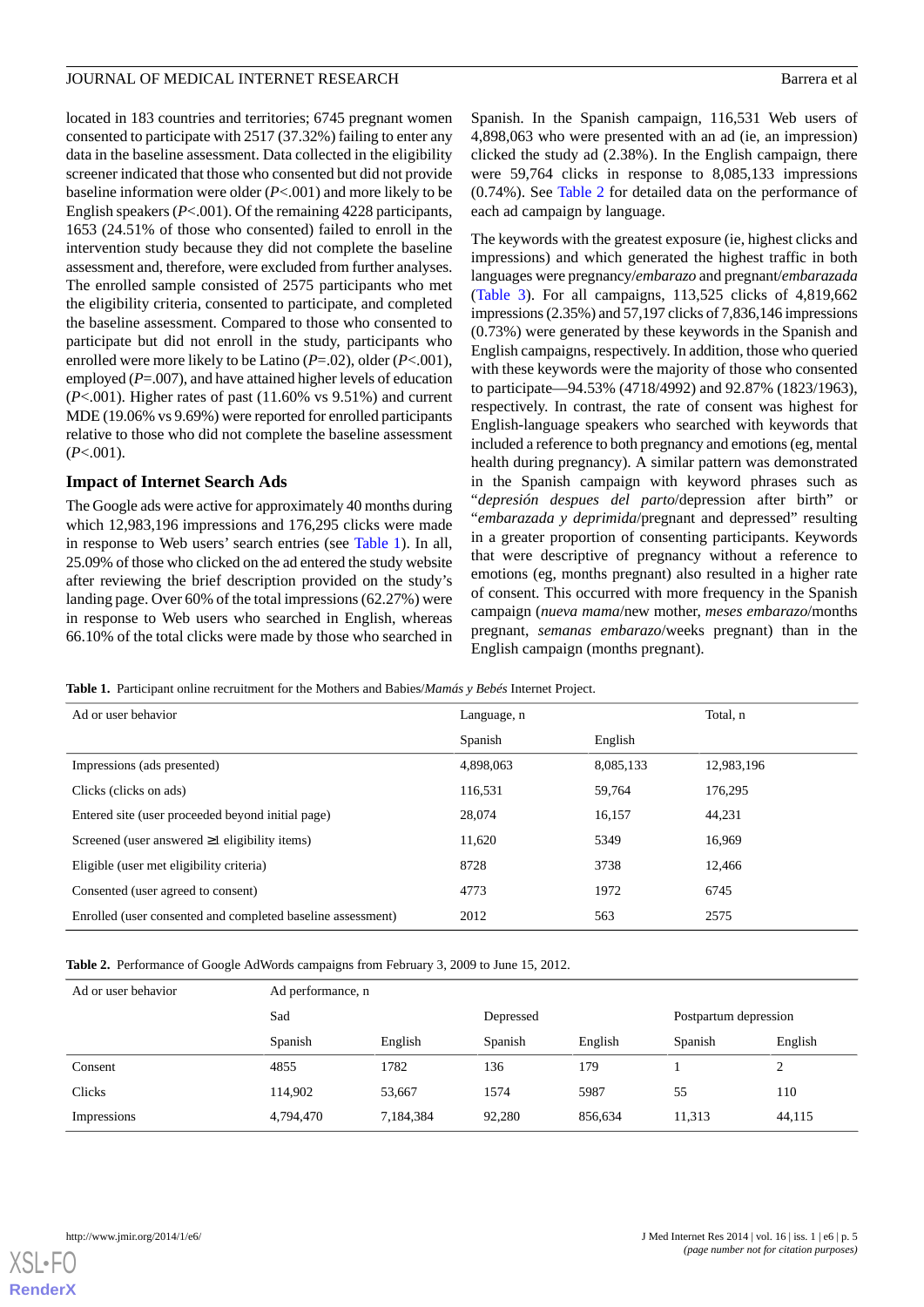<span id="page-5-0"></span>**Table 3.** Spanish- and English-language ads with the highest-performing keyword(s).

| Ad character headline    | Keywords)                                                 | Consents | Cost per consent<br>$(US \$ | Clicks  | Impressions |
|--------------------------|-----------------------------------------------------------|----------|-----------------------------|---------|-------------|
| <b>Spanish</b>           |                                                           |          |                             |         |             |
| Embarazada y triste      | Embarazo/embarazada (pregnan-<br>cy/pregnant)             | 4718     | \$15.98                     | 113,525 | 4,819,662   |
| Triste durante embarazo  | Meses de embarazo (months preg-<br>nant)                  | 156      | \$8.55                      | 2130    | 54,987      |
| ¿Embarazada y deprimida? | Depresión en el embarazo (depression<br>during pregnancy) | 109      | \$2.89                      | 739     | 11,716      |
| <b>English</b>           |                                                           |          |                             |         |             |
| Sadness during pregnancy | Pregnancy/pregnant                                        | 1823     | \$25.77                     | 57,197  | 7,836,146   |
| Depression and pregnancy | Pregnancy depression                                      | 82       | \$11.99                     | 1301    | 97,488      |
| Pregnancy and sadness    | Sad pregnant                                              | 17       | \$12.52                     | 290     | 18,095      |
| Pregnant and depressed?  | Depressed pregnant                                        | 16       | \$9.12                      | 193     | 16,457      |

# **Enrolled Participant Characteristics**

The final sample of enrolled participants (N=2575) consisted of pregnant women with a mean age of 28.16 years (SD 5.47) (see [Table 4\)](#page-6-0). Most completed study materials in Spanish (78.13%), were of Latino/Hispanic ethnic identity (77.89%), and self-identified their racial background as *Mestizo* descent (person of mixed Spanish and Indigenous ancestry; 35.16%) or European descent (30.43%). Most participants were married or living with a partner (66.99%), employed (59.90%), and college educated (70.37%).

There were no differences in pregnancy status or depression history between the Spanish- and English-speaking participants. Participants were mostly in the second trimester of their pregnancy (mean 16.56 weeks, SD 9.59) and most (69.34%) did not meet *DSM-IV* criteria for a MDE. However, more English speakers met the criteria for a current MDE relative to Spanish speakers (20.04% vs 18.81%, respectively), whereas a higher percentage of Spanish speakers met criteria for a past MDE when compared to the English-speaking participants (11.88% vs 10.50%, respectively), although these differences were not statistically significant (*P*=.61). The mean CES-D score was elevated for both samples (mean 27.51, SD 13.77) with Spanish speakers endorsing slightly higher levels of

depressive symptoms (*P*=.01). Participants reported accessing the Internet for information related to depression when not pregnant (29.31%) and during the perinatal period (42.64%). Spanish speakers accessed the Internet for depression information at greater proportions than English speakers did, especially when not pregnant or postpartum (32.05% vs 19.35%, *P*<.001).

Group comparisons revealed that the Spanish-speaking women were more likely than English-speaking women to self-identify their ethnic background as Latino or Hispanic (91.45 vs 9.85%, *P*<.001). The racial descent varied significantly (*P*<.001) by language with the Spanish speakers mostly identifying as *Mestizo* (44.10%), European/Caucasian (32.74%), and other (16.42%), whereas the English speakers were of Asian (41.97%), European/Caucasian (21.60%), and African descent (19.75%). Similarly, Spanish speakers resided in Latin America and Spain whereas English speakers were primarily from India ([Table 5\)](#page-7-0). A greater proportion of English speakers were married or living with a partner (88.63%) compared to Spanish speakers (60.92%, *P*<.001). English speakers were more likely to have earned advanced educational degrees (28.08% vs 8.75%) whereas Spanish speakers were mostly comprised of college educated (73.38% vs 59.60%, *P*<.001) women.

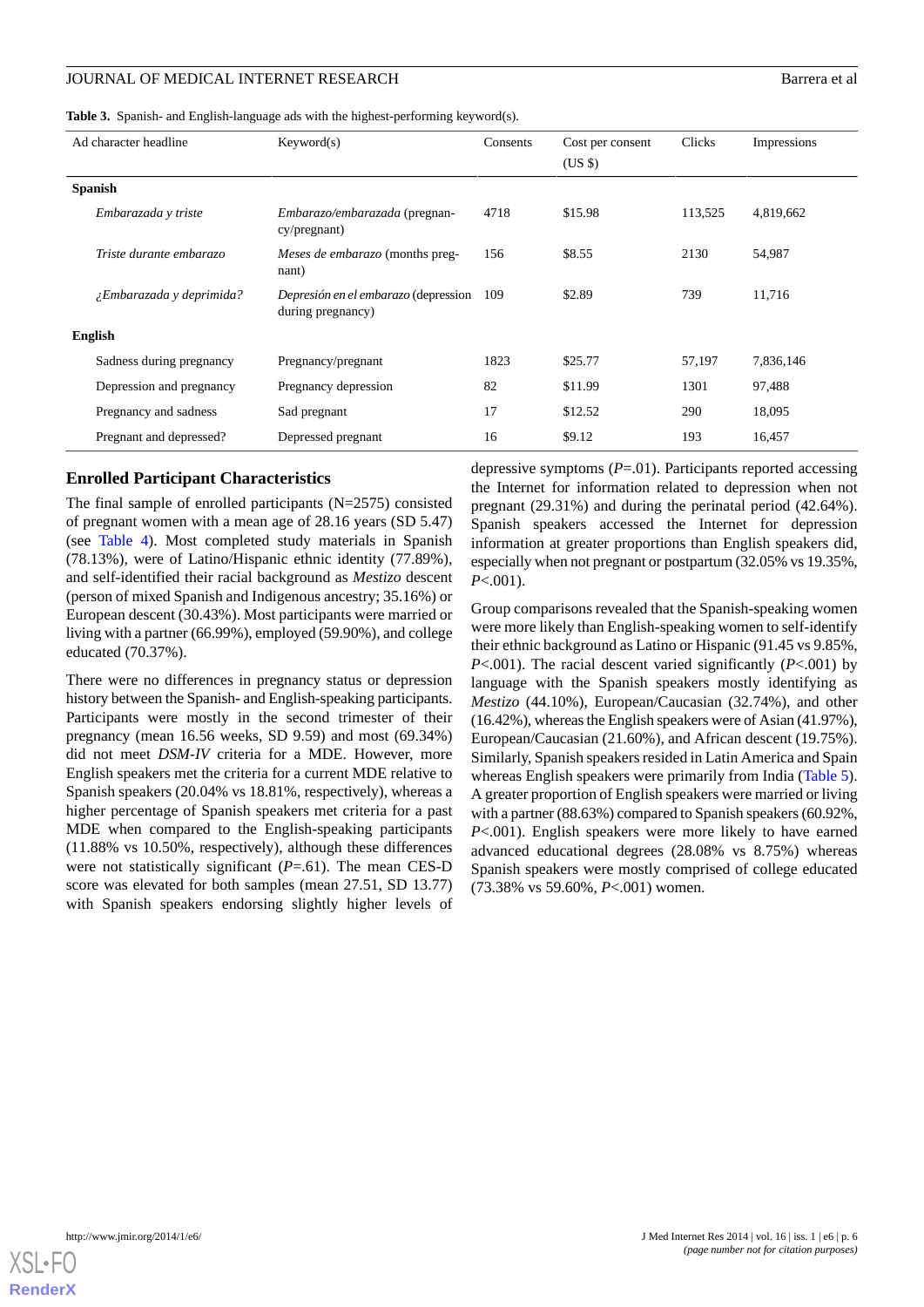# **JOURNAL OF MEDICAL INTERNET RESEARCH** Barrera et al

<span id="page-6-0"></span>**Table 4.** Baseline characteristics of enrolled participants.

| Demographic items                                | Spanish       | English       | Total         | $\boldsymbol{P}$ |
|--------------------------------------------------|---------------|---------------|---------------|------------------|
|                                                  | $n=2012$      | $n=563$       | $N = 2575$    |                  |
| Age, mean (SD)                                   | 28.18 (5.68)  | 28.07 (4.60)  | 28.16 (5.47)  | .69              |
| Latino/Hispanic (n= $2343$ , $\text{a}$ ), n (%) | 1818 (91.45)  | 39(9.85)      | 1857 (77.89)  | < .001           |
| Race (n=2343), $n$ (%)                           |               |               |               | < .001           |
| $Mestizo$ <sup>b</sup>                           | 819 (44.10)   | 5(1.03)       | 824 (35.17)   |                  |
| European/Caucasian descent                       | 608 (32.74)   | 105(21.60)    | 713 (30.43)   |                  |
| Other                                            | 305 (16.42)   | 73 (15.02)    | 378 (16.13)   |                  |
| Asian descent                                    | 11(0.59)      | 204 (41.97)   | 215(9.18)     |                  |
| African descent                                  | 12(0.65)      | 96 (19.75)    | 108(4.61)     |                  |
| American Indian/Alaska Native                    | 102(5.49)     | 3(0.62)       | 105(4.48)     |                  |
| Married/live with partner ( $n=2572$ ), $n$ (%)  | 1224 (60.92)  | 499 (88.63)   | 1723 (67.99)  | < .001           |
| Education (n= $2528$ ), n $(\% )$                |               |               |               | < .001           |
| 12 years or less                                 | 353 (17.86)   | 68 (12.32)    | 421 (16.65)   |                  |
| University level/degree                          | 1450 (73.38)  | 329 (59.60)   | 1779 (70.37)  |                  |
| Advanced degree                                  | 173 (8.75)    | 155 (28.08)   | 328 (12.97)   |                  |
| Employed ( $n=2561$ ), $n$ (%)                   | 1217 (60.76)  | 317 (56.81)   | 1534 (59.90)  | .09              |
| Weeks pregnant ( $n=2564$ ), mean (SD)           | 16.71(9.62)   | 16.01(9.47)   | 16.56(9.59)   | .13              |
| MDE history (n=2492), $n$ (%)                    |               |               |               | .61              |
| None                                             | 1371 (69.31)  | 357 (69.45)   | 1728 (69.34)  |                  |
| <b>Current MDE</b>                               | 372 (18.81)   | 103(20.04)    | 475 (19.06)   |                  |
| Past MDE                                         | 235 (11.88)   | 54 (10.50)    | 289 (11.60)   |                  |
| CES-D score (n=2475), mean (SD)                  | 27.86 (13.89) | 26.07 (13.22) | 27.51 (13.77) | .01              |
| Use Internet for depression information, $n$ (%) |               |               |               |                  |
| During perinatal period                          | 873 (43.39)   | 225 (39.96)   | 1098 (42.64)  | .15              |
| When not pregnant $(n=2591)$                     | 643 (32.05)   | 107(19.35)    | 750 (29.31)   | < .001           |

<sup>a</sup>Valid percent reflects participants who completed the item.

<sup>b</sup>*Mestizo*: person of mixed Spanish and Indigenous ancestry.

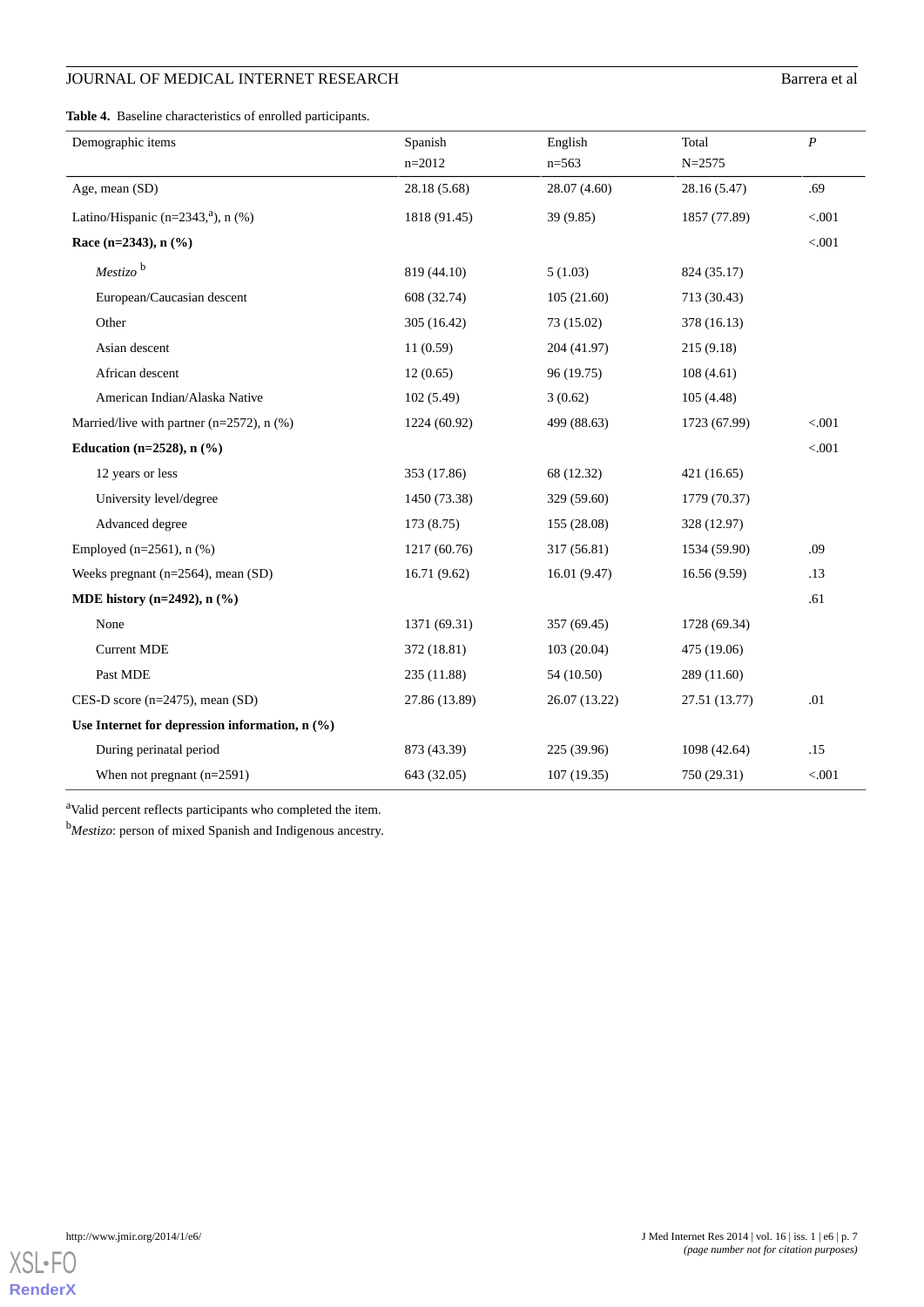#### JOURNAL OF MEDICAL INTERNET RESEARCH BATTER AND THE SEARCH BATTER OF ALL AND THE BATTER OF ALL AND BATTER AT A

<span id="page-7-0"></span>**Table 5.** Country of residence of enrolled participants.

| Country                                   |                                                 | $\%$ $^{\rm a}$ |  |  |
|-------------------------------------------|-------------------------------------------------|-----------------|--|--|
| Spanish-speaking participants (2008/2012) |                                                 |                 |  |  |
|                                           | Chile                                           | 16.30           |  |  |
|                                           | Mexico                                          | 15.24           |  |  |
|                                           | Spain                                           | 12.00           |  |  |
|                                           | Argentina                                       | 11.35           |  |  |
|                                           | Colombia                                        | 11.20           |  |  |
|                                           | Venezuela                                       | 11.00           |  |  |
|                                           | Peru                                            | 5.23            |  |  |
|                                           | Bolivia                                         | 3.43            |  |  |
|                                           | Ecuador                                         | 2.79            |  |  |
|                                           | Dominican Republic                              | 2.54            |  |  |
|                                           | Uruguay                                         | 1.34            |  |  |
|                                           | Paraguay                                        | 1.14            |  |  |
|                                           | 29 Countries/territories with less than 1% each | 6.44            |  |  |
| English-speaking participants (562/563)   |                                                 |                 |  |  |
|                                           | India                                           | 36.30           |  |  |
|                                           | South Africa                                    | 12.81           |  |  |
|                                           | Pakistan                                        | 7.47            |  |  |
|                                           | United Kingdom                                  | 7.12            |  |  |
|                                           | Iran                                            | 2.67            |  |  |
|                                           | Nigeria                                         | 2.31            |  |  |
|                                           | <b>United States</b>                            | 2.13            |  |  |
|                                           | Ghana                                           | 1.96            |  |  |
|                                           | Kenya                                           | 1.78            |  |  |
|                                           | <b>United Arab Emirates</b>                     | 1.60            |  |  |
|                                           | Saudi Arabia, Maldives, Uganda, Ireland (each)  | 1.07            |  |  |
|                                           | 54 Countries/territories with less than 1% each | 19.57           |  |  |

<sup>a</sup>Based on self-reported country of residence data.

# *Discussion*

# **Principal Findings**

This study examined the impact of Spanish- and English-language Google AdWords to recruit an online sample of participants to an Internet RCT for the prevention of PPD. This method of recruitment was effective at exposing a large number of female Web users to the opportunities offered by the study website, such as learning skills to manage changes in mood during the transition to motherhood. During the 3 years that the ads were active, 176,295 Web users clicked on the advertised link and 12,466 pregnant women met eligibility criteria; 54% agreed to participate and 2575 (20.66%) completed sufficient baseline information to enroll in the study. These data suggest that pregnant women from around the world are interested in learning skills to manage their mood during and after pregnancy, are willing to use Web-based resources, and

 $X$ SL•FO **[RenderX](http://www.renderx.com/)** that the Internet is a viable means to reach them. Although a large number of women showed interest in joining the study, a large proportion exited the site immediately after clicking the ad or failed to continue once they were informed of participation details. A possible explanation for the former is the mismatch between what Web users queried and what they eventually found on the study's landing page. That is, the information listed on the site did not correspond with what they were looking for or hoping to find when they searched, clicked, and initially visited the study website. The burden of participation may have been a factor to dissuade eligible participants from continuing their engagement in the study once they learned the details of participation from the consent form. Clearly, we need to make such Internet research sites more interesting and less burdensome so that more of those who are eligible not only consent to participate but also complete all facets of the study.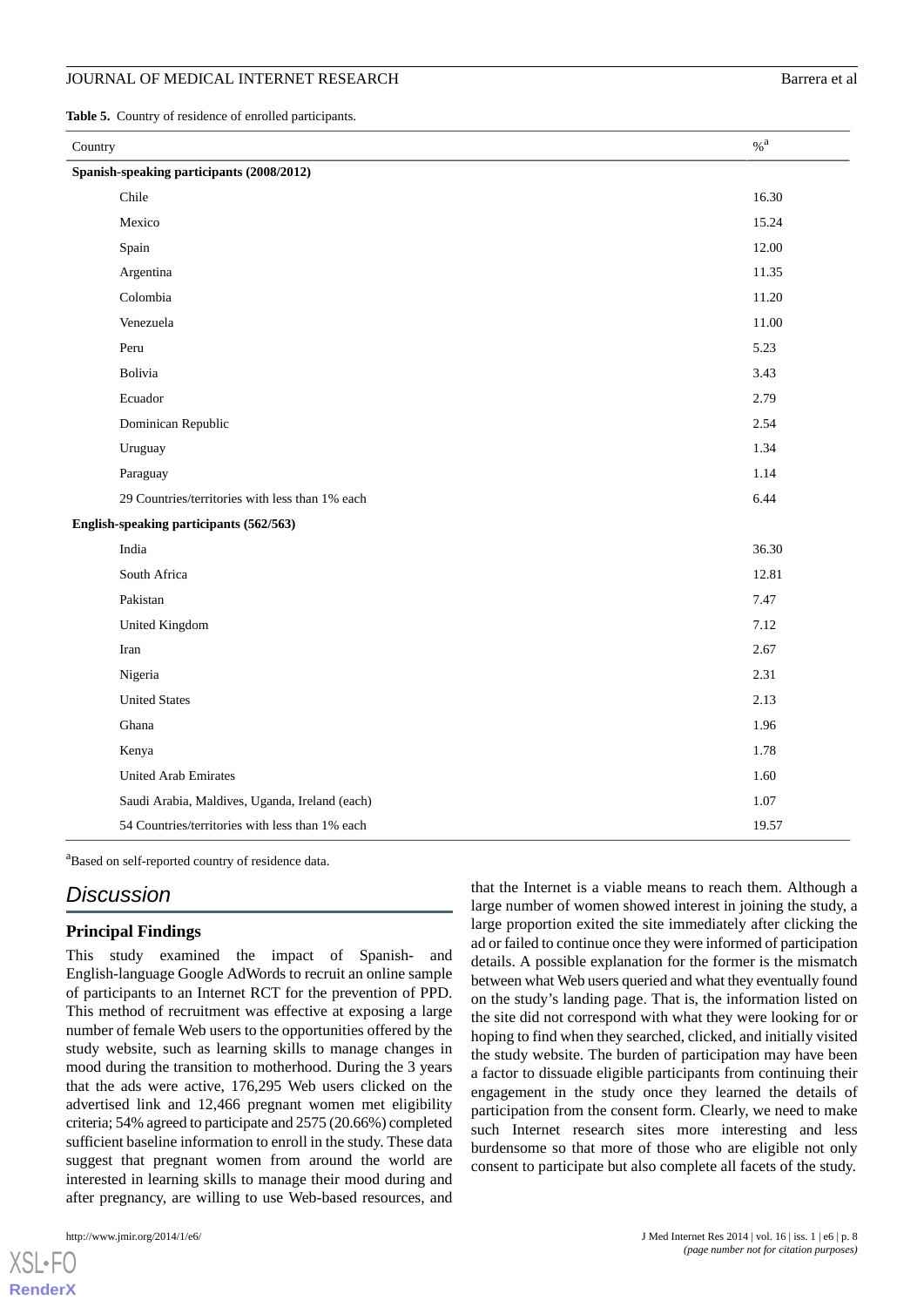# **High Performing Keywords**

Our examination of the highest-performing keywords for each of the Google AdWords campaigns revealed 3 primary findings. First, keywords that were more descriptive of the website content (eg, pregnant and depressed) resulted in a higher rate of consent to participate. This pattern of user behavior was evident in both the Spanish and English ads that referenced pregnancy and emotions, and suggests that the biggest gains occur when advertisements closely relate to the product being promoted. This approach is especially important online where there is heavy competition for the user's attention and sustaining interest in one site over another is challenging. The specificity of pairing a reference to pregnancy and emotions in the keywords resulted in a higher consent rate among Spanish versus English users. This keyword type was also the most cost-effective in both languages relative to other high-performing keyword types (eg, pregnancy without referencing emotions). Cost-effectiveness by itself is not the most important measure of usefulness. The most cost-effective keywords yielded the least number of participants. To recruit the most participants in a reasonable period of time, we must be ready to pay for keywords that yield higher cost per consent. Given that most researchers are working within budgetary constraints, being able to maximize the cost of each consented individual is of high priority and importance. Furthermore, for the English ads there were more variations of this keyword type and, therefore, more related activity. Given that both the Spanish and English ads were identical in their content and associated keywords, this finding may suggest that Spanish-speaking women are less likely to search for information related to emotional health during pregnancy than English-speaking women or that the associated keywords do not reflect how Spanish-speaking women conceptualize perinatal distress. In fact, keywords that did not reference emotions or feelings but described pregnancy characteristics (eg, months pregnant) were very high activity ads and yielded a much larger number of impressions, clicks, consents, and enrolled participants. This suggests that women may be initially attracted by information about pregnancy that does not include information on emotional health during pregnancy. Thus, ads that are more generic may result in better recruitment outcomes for more women, of whom a subset may be subsequently intrigued by the focus on such issues as mood.

#### **Keyword Language Differences**

Previous reports have suggested that Latinos and Spanish speakers manifest psychological distress through physical complaints that can stem from stigma, cultural barriers, and differences in how psychological issues are conceptualized and experienced [\[43](#page-11-16),[44\]](#page-11-17). This study found that ads associated with broad search terms (eg, pregnancy) had greater reach and enrollment impact. This pattern of user behavior was evident in both languages and is consistent with female patterns of online search behavior which shows that women, more than men, search for health-related issues and that pregnancy-related queries are a major topic of inquiry among childbearing-aged female Web users [[45](#page-11-18)[,46](#page-11-19)]. There is a high likelihood that ads that were linked to broad keywords appeared in a large number of searches, many of which did not result in a visit to the study

website. However, Spanish-speaking women who used broad keywords in their queries appeared to be more interested in the ads than English-speaking women as evidenced by the higher number of clicks and consents relative to the number of impressions which were almost twice as high in the English ads. We speculate that there may be fewer such Internet resources in Spanish than in English, therefore drawing a higher number of Spanish speakers to our website. These data indicate that broad, nonspecific keywords were effective at recruiting a large, diverse sample of pregnant women. However, this approach was more costly in the long term than more-specific keywords, which were more cost-effective per consent but resulted in fewer consenting participants. Researchers need to consider what their recruitment goals are and adjust their ad campaigns accordingly. To the best of our knowledge, this is the first fully automated prevention of PPD trial to recruit a large worldwide sample of Spanish- and English-speaking pregnant women. At the start of our recruitment period, we were uncertain of the potential interest of the study among pregnant women. Thus, our initial recruitment goal, which was to reach a large number of potential female Web users across the world, was accomplished.

#### **Participant Characteristic Outcomes**

A secondary aim of this study was to examine the characteristics of individuals who consented to participate in a Web-based trial. The ads attracted a mostly Spanish-speaking sample of women who resided in Latin American countries. This was an unexpected outcome of the recruitment efforts given the lower Internet penetration rate in this region of the world relative to Oceania/Australia, Europe, and North America [[47\]](#page-11-20). Although the English-speaking sample was smaller, participants were equally diverse with the largest number of participants indicating that they resided in India and across different regions of Africa. The geographic location of participants mirrors the recent gender shift in Internet access by women in developed and developing nations. Furthermore, it highlights the potential need to develop new technology-based interventions targeting women from all around the world, especially those with current limited access to online resources but whose access is growing at a rapid rate (eg, 1310.8% growth in Latin American and the Caribbean in the past 10 years)  $[47]$  $[47]$ .

Spanish- and English-speaking participants were relatively similar on demographic characteristics with a few exceptions. The breakdown of the origin of our participants is important within a global mental health perspective, and especially critical when considering maternal mental health needs worldwide. To date, few resources exist in these regions of the world to address the day-to-day needs of pregnant women [[48,](#page-11-21)[49](#page-11-22)], especially as they relate to mental health issues during pregnancy. Furthermore, these women are accessing the Internet in regions of the world where the overall Internet penetration is lower and men significantly outnumber women in their use of the Internet [[11,](#page-10-7)[50\]](#page-12-0). This gender divide is likely to change as the global use of technology continues to grow.

Participants in this study were well educated, with a greater proportion of English-language speakers possessing advanced degrees, whereas Spanish-language speakers had mostly

 $XS$ -FO **[RenderX](http://www.renderx.com/)**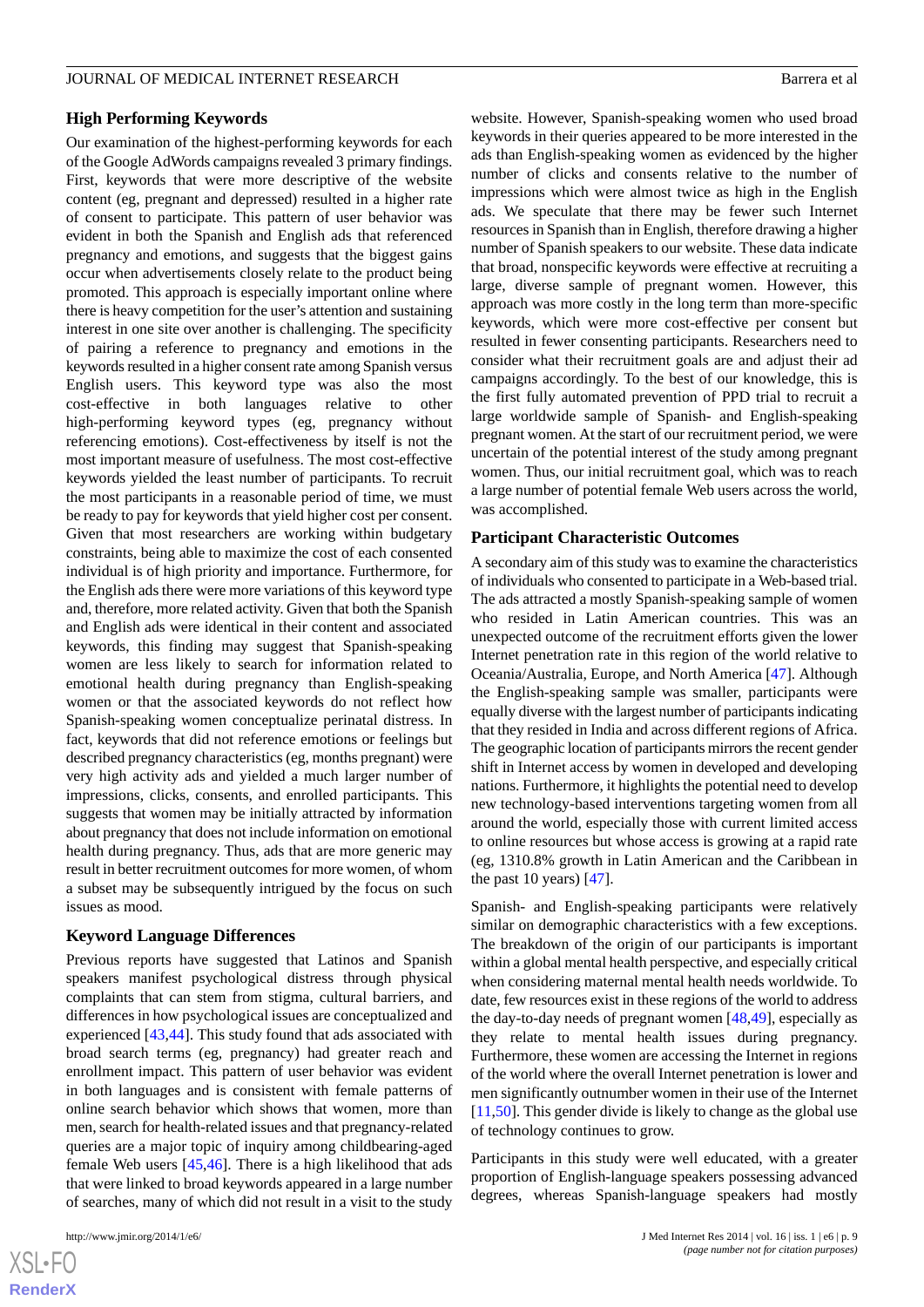attended university level or fewer years of formal education. It is clear that women with varied levels of education are using the Internet to obtain pregnancy-related information. Spanishand English-speaking participants differed in their marital status with Spanish speakers more likely to indicate that they were single or without a current partner, thus potentially raising their risk for the onset of postpartum mood disorders [[51\]](#page-12-1). Finally, the high rate of major depression found in this sample is of clinical concern and echoes a recent call-to-action to make maternal mental health a top priority [[52\]](#page-12-2). Nearly one-third (30.66%) of our participants screened positive for a MDE sometime in their lifetime, yet our recruitment efforts did not seek or select participants based on their depression status. This indicates that the Internet is an effective tool to reach pregnant women who are depressed or at high risk for depression. Rates of perinatal depression range from 10%-25% [\[53](#page-12-3)[,54](#page-12-4)], with point prevalence rates during pregnancy hovering around 12%-15% [[51](#page-12-1)[,55](#page-12-5)]. The higher rate of MDE found in this study may be attributed to measurement differences, the use of a self-report screening measure and not on clinician diagnostic information, the symptom overlap between pregnancy and depression, or to self-selection. Regardless, high rates of depressive symptoms were reported which is consistent with online samples of postpartum women [\[22](#page-10-14)]. These data highlight the need to develop multilingual, culturally considerate Internet resources for pregnant women regardless of depression risk. Many websites provide pregnancy information and many pregnant women are accessing the Internet to help guide their prenatal and postpartum health care [[56\]](#page-12-6). However, the quality and reliability of the sites that include perinatal mental health topics is variable with a majority falling short of relaying complete and accurate information and even fewer providing practical skills to reduce symptoms [\[18](#page-10-11)]. Current studies that are in progress, such as the Mothers and Babies/*Mamás y Bebés* Internet Project directed by our team, as well as other prevention of PPD trials [[27](#page-11-1)[,28](#page-11-2)], stand to make a significant contribution to the availability of empirically tested Internet interventions to prevent PPD.

# **Limitations**

Our findings were limited in several ways. First, the Google AdWords grant awarded to our team capped our bids at US \$1.00. Second, this study solely reports on the use of minimally modified Google AdWords campaigns. We do not know how the ads would have performed if we had managed the campaigns based on their performance by adjusting the keywords, daily cost, or regional exposure. Third, given how the ads were set up and linked to the study website, we are unable to connect keyword types to participant characteristics. In order to understand how to target the ads to participants in different regions of the world who speak different languages and who conceptualize emotional distress differently, it would be beneficial to explore this further by recording the keyword entered by the user in their online search and examining their characteristics and behaviors on the study website. Finally, our data are only generalizable to Spanish and English speakers who use the Web to obtain information on the perinatal period.

# **Conclusions**

This study contributes to the growing understanding of online recruitment for intervention trials. We provide evidence that pregnant women in many regions of the world are already seeking this type of health information and choosing to engage in Internet interventions by virtue of their participation in this study. Nonconsumable Internet interventions or those that can be reused with minimal added cost have the potential to reduce health disparities globally because they can be used an unlimited number of times from any region of the world without significant increases in cost [[1\]](#page-9-0). The opportunity to share these resources with a wide range of individuals who may lack local resources requires the ability to design and test these interventions with global samples of individuals from diverse ethnic and cultural backgrounds. The health field would do well to use the potential of Internet interventions to increase health resources focused on maternal mental health and to reduce health disparities where there are few resources to protect childbearing women and advance the well-being of mothers and their babies.

# **Acknowledgments**

The original RCT was funded by the National Institute of Mental Health (F32MH077371). The content is solely the responsibility of the authors and does not necessarily represent the official views of the National Institute of Mental Health or the National Institutes of Health. Additional funding was provided by a Robert Wood Johnson Health Disparities Seed Grant (Nancy Adler, PI) to Dr Barrera, funding from the University of California Committee on Latino Research which funded the UCSF/SFGH Latino Mental Health Research Program (Muñoz, PI), and funds granted to the UCSF Internet World Health Research Center (Muñoz, Director) from the Department of Psychiatry at SFGH while under the direction of Robert Okin, MD. A very special thanks to Google, Inc for awarding the team (Muñoz, PI) an AdWords grant, which provided the ability to recruit worldwide using Google-sponsored links. Online data were collected by using the Illume survey system developed by DatStat, Inc. We thank Drs Lynn Abeita and Eunice Kim for feedback on earlier drafts of this paper. Lastly, we are thankful to all the women who participated in this research.

# <span id="page-9-0"></span>**Conflicts of Interest**

None declared.

# **References**

 $XS$  $\cdot$ FC **[RenderX](http://www.renderx.com/)**

1. Muñoz RF. Using evidence-based Internet interventions to reduce health disparities worldwide. J Med Internet Res 2010;12(5):e60 [\[FREE Full text](http://www.jmir.org/2010/5/e60/)] [doi: [10.2196/jmir.1463\]](http://dx.doi.org/10.2196/jmir.1463) [Medline: [21169162](http://www.ncbi.nlm.nih.gov/entrez/query.fcgi?cmd=Retrieve&db=PubMed&list_uids=21169162&dopt=Abstract)]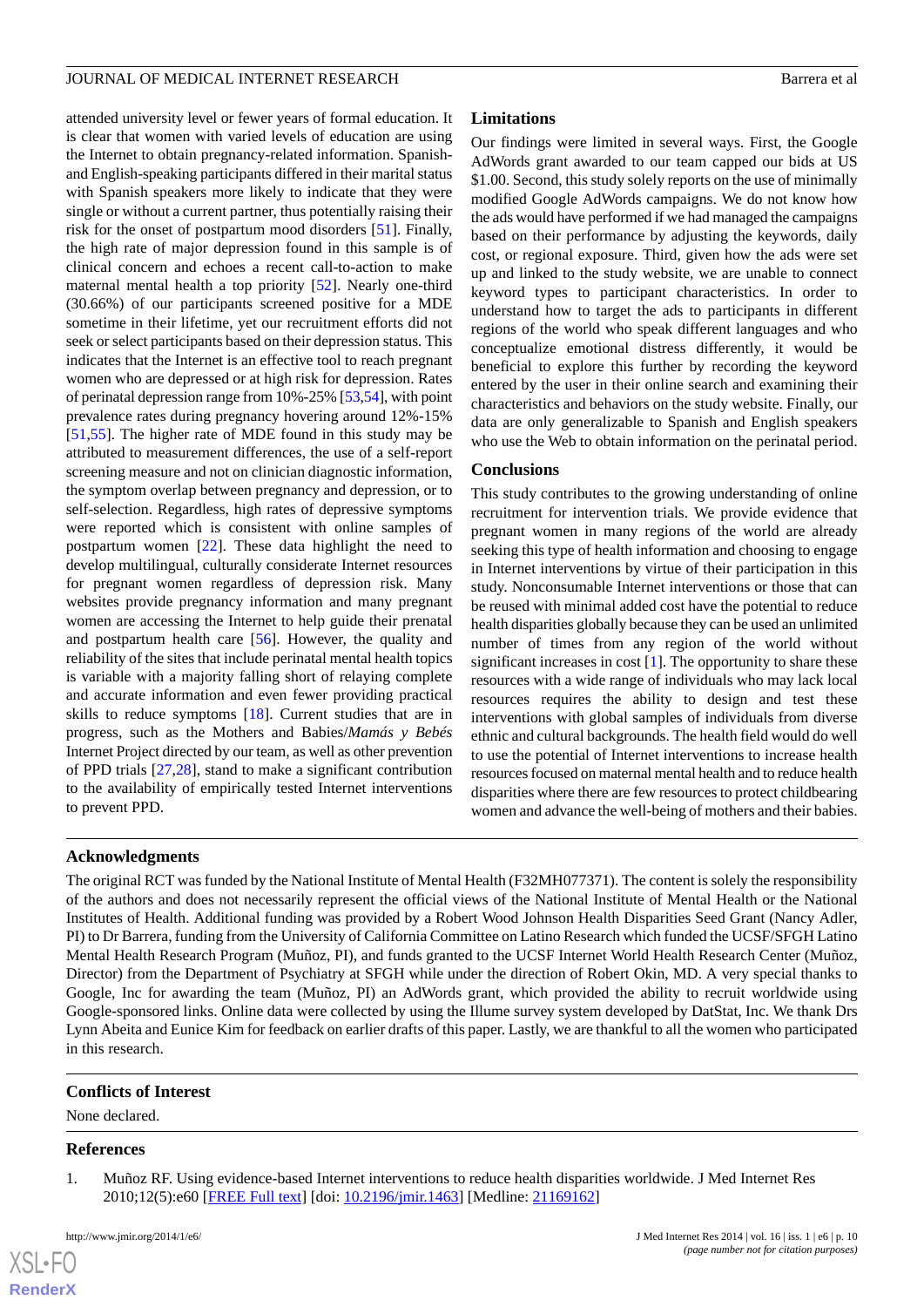# JOURNAL OF MEDICAL INTERNET RESEARCH BATTER AND THE SEARCH BATTER OF MEDICAL INTERNET RESEARCH

- <span id="page-10-1"></span>2. Griffiths KM, Christensen H. Review of randomised controlled trials of Internet interventions for mental disorders and related conditions. Clinical Psychologist 2006;10(1):16-29. [doi: [10.1080/13284200500378696\]](http://dx.doi.org/10.1080/13284200500378696)
- <span id="page-10-2"></span><span id="page-10-0"></span>3. Im EO, Chee W. Recruitment of research participants through the Internet. Comput Inform Nurs 2004;22(5):289-297. [Medline: [15520599](http://www.ncbi.nlm.nih.gov/entrez/query.fcgi?cmd=Retrieve&db=PubMed&list_uids=15520599&dopt=Abstract)]
- <span id="page-10-3"></span>4. Proudfoot J, Klein B, Barak A, Carlbring P, Cuijpers P, Lange A, et al. Establishing guidelines for executing and reporting Internet intervention research. Cognitive Behaviour Therapy 2011 Jun;40(2):82-97. [doi: [10.1080/16506073.2011.573807](http://dx.doi.org/10.1080/16506073.2011.573807)]
- <span id="page-10-4"></span>5. Temple EC, Brown RF. A comparison of Internet-based participant recruitment methods: Experiences engaging the hidden population of cannabis users in research. Journal of Research Practice 2011;7(2):1-20.
- 6. Jones RB, Goldsmith L, Williams CJ, Kamel Boulos MN. Accuracy of geographically targeted Internet advertisements on Google AdWords for recruitment in a randomized trial. J Med Internet Res 2012;14(3):e84 [[FREE Full text](http://www.jmir.org/2012/3/e84/)] [doi: [10.2196/jmir.1991](http://dx.doi.org/10.2196/jmir.1991)] [Medline: [22718043](http://www.ncbi.nlm.nih.gov/entrez/query.fcgi?cmd=Retrieve&db=PubMed&list_uids=22718043&dopt=Abstract)]
- <span id="page-10-18"></span>7. Morgan AJ, Jorm AF, Mackinnon AJ. Internet-based recruitment to a depression prevention intervention: lessons from the Mood Memos study. J Med Internet Res 2013;15(2):e31 [\[FREE Full text\]](http://www.jmir.org/2013/2/e31/) [doi: [10.2196/jmir.2262\]](http://dx.doi.org/10.2196/jmir.2262) [Medline: [23403043](http://www.ncbi.nlm.nih.gov/entrez/query.fcgi?cmd=Retrieve&db=PubMed&list_uids=23403043&dopt=Abstract)]
- <span id="page-10-5"></span>8. Ramo DE, Hall SM, Prochaska JJ. Reaching young adult smokers through the Internet: comparison of three recruitment mechanisms. Nicotine Tob Res 2010 Jul;12(7):768-775 [[FREE Full text](http://europepmc.org/abstract/MED/20530194)] [doi: [10.1093/ntr/ntq086](http://dx.doi.org/10.1093/ntr/ntq086)] [Medline: [20530194](http://www.ncbi.nlm.nih.gov/entrez/query.fcgi?cmd=Retrieve&db=PubMed&list_uids=20530194&dopt=Abstract)]
- <span id="page-10-6"></span>9. Reips UD, Lengler R. The Web Experiment List: a Web service for the recruitment of participants and archiving of Internet-based experiments. Behav Res Methods 2005 May;37(2):287-292. [Medline: [16171201](http://www.ncbi.nlm.nih.gov/entrez/query.fcgi?cmd=Retrieve&db=PubMed&list_uids=16171201&dopt=Abstract)]
- <span id="page-10-7"></span>10. Cuijpers P, van Straten A, Andersson G. Internet-administered cognitive behavior therapy for health problems: a systematic review. J Behav Med 2008 Apr;31(2):169-177 [\[FREE Full text\]](http://europepmc.org/abstract/MED/18165893) [doi: [10.1007/s10865-007-9144-1\]](http://dx.doi.org/10.1007/s10865-007-9144-1) [Medline: [18165893\]](http://www.ncbi.nlm.nih.gov/entrez/query.fcgi?cmd=Retrieve&db=PubMed&list_uids=18165893&dopt=Abstract)
- <span id="page-10-8"></span>11. Boland AL, Pauline MM, Vollman A. comScore. 2010 Jun 30. Women on the Web: How women are shaping the Internet URL: [http://www.comscore.com/Insights/Presentations\\_and\\_Whitepapers/2010/](http://www.comscore.com/Insights/Presentations_and_Whitepapers/2010/Women_on_the_Web_How_Women_are_Shaping_the_Internet) Women on the Web How Women are Shaping the Internet [accessed 2013-12-17] [\[WebCite Cache ID 6LwNRydrv](http://www.webcitation.org/

                                    6LwNRydrv)]
- <span id="page-10-9"></span>12. Lamberg L. Online empathy for mood disorders: patients turn to Internet support groups. JAMA 2003 Jun 18;289(23):3073-3077. [doi: [10.1001/jama.289.23.3073\]](http://dx.doi.org/10.1001/jama.289.23.3073) [Medline: [12813097](http://www.ncbi.nlm.nih.gov/entrez/query.fcgi?cmd=Retrieve&db=PubMed&list_uids=12813097&dopt=Abstract)]
- 13. Anderson GD, Nelson-Becker C, Hannigan EV, Berenson AB, Hankins GD. A patient-centered health care delivery system by a university obstetrics and gynecology department. Obstet Gynecol 2005 Jan;105(1):205-210. [doi: [10.1097/01.AOG.0000146288.28195.27\]](http://dx.doi.org/10.1097/01.AOG.0000146288.28195.27) [Medline: [15625165\]](http://www.ncbi.nlm.nih.gov/entrez/query.fcgi?cmd=Retrieve&db=PubMed&list_uids=15625165&dopt=Abstract)
- 14. Britt DW, Norton JD, Hubanks AS, Navidad SA, Perkins RJ, Lowery CL. A two-period assessment of changes in specialist contact in a high-risk pregnancy telemedical program. Telemed J E Health 2006 Feb;12(1):35-41. [doi: [10.1089/tmj.2006.12.35\]](http://dx.doi.org/10.1089/tmj.2006.12.35) [Medline: [16478411](http://www.ncbi.nlm.nih.gov/entrez/query.fcgi?cmd=Retrieve&db=PubMed&list_uids=16478411&dopt=Abstract)]
- <span id="page-10-10"></span>15. Dennis CL, Kingston D. A systematic review of telephone support for women during pregnancy and the early postpartum period. J Obstet Gynecol Neonatal Nurs 2008;37(3):301-314. [doi: [10.1111/j.1552-6909.2008.00235.x](http://dx.doi.org/10.1111/j.1552-6909.2008.00235.x)] [Medline: [18507601\]](http://www.ncbi.nlm.nih.gov/entrez/query.fcgi?cmd=Retrieve&db=PubMed&list_uids=18507601&dopt=Abstract)
- <span id="page-10-11"></span>16. Hod M, Kerner R. Telemedicine for antenatal surveillance of high-risk pregnancies with ambulatory and home fetal heart rate monitoring--an update. J Perinat Med 2003;31(3):195-200. [doi: [10.1515/JPM.2003.026](http://dx.doi.org/10.1515/JPM.2003.026)] [Medline: [12825474](http://www.ncbi.nlm.nih.gov/entrez/query.fcgi?cmd=Retrieve&db=PubMed&list_uids=12825474&dopt=Abstract)]
- <span id="page-10-12"></span>17. Homko CJ, Santamore WP, Whiteman V, Bower M, Berger P, Geifman-Holtzman O, et al. Use of an Internet-based telemedicine system to manage underserved women with gestational diabetes mellitus. Diabetes Technol Ther 2007 Jun;9(3):297-306. [doi: [10.1089/dia.2006.0034\]](http://dx.doi.org/10.1089/dia.2006.0034) [Medline: [17561800\]](http://www.ncbi.nlm.nih.gov/entrez/query.fcgi?cmd=Retrieve&db=PubMed&list_uids=17561800&dopt=Abstract)
- <span id="page-10-13"></span>18. Moore D, Ayers S. A review of postnatal mental health websites: help for healthcare professionals and patients. Arch Womens Ment Health 2011 Dec;14(6):443-452. [doi: [10.1007/s00737-011-0245-z\]](http://dx.doi.org/10.1007/s00737-011-0245-z) [Medline: [22109827\]](http://www.ncbi.nlm.nih.gov/entrez/query.fcgi?cmd=Retrieve&db=PubMed&list_uids=22109827&dopt=Abstract)
- 19. Logsdon MC, Barone M, Lynch T, Robertson A, Myers J, Morrison D, et al. Testing of a prototype Web based intervention for adolescent mothers on postpartum depression. Appl Nurs Res 2013 Aug;26(3):143-145. [doi: [10.1016/j.apnr.2013.01.005\]](http://dx.doi.org/10.1016/j.apnr.2013.01.005) [Medline: [23473677](http://www.ncbi.nlm.nih.gov/entrez/query.fcgi?cmd=Retrieve&db=PubMed&list_uids=23473677&dopt=Abstract)]
- <span id="page-10-14"></span>20. Le HN, Perry DF, Sheng X. Using the Internet to screen for postpartum depression. Matern Child Health J 2009 Mar;13(2):213-221. [doi: [10.1007/s10995-008-0322-8](http://dx.doi.org/10.1007/s10995-008-0322-8)] [Medline: [18278545](http://www.ncbi.nlm.nih.gov/entrez/query.fcgi?cmd=Retrieve&db=PubMed&list_uids=18278545&dopt=Abstract)]
- <span id="page-10-15"></span>21. Kim H, Bracha Y, Tipnis A. Automated depression screening in disadvantaged pregnant women in an urban obstetric clinic. Arch Womens Ment Health 2007;10(4):163-169. [doi: [10.1007/s00737-007-0189-5](http://dx.doi.org/10.1007/s00737-007-0189-5)] [Medline: [17593320\]](http://www.ncbi.nlm.nih.gov/entrez/query.fcgi?cmd=Retrieve&db=PubMed&list_uids=17593320&dopt=Abstract)
- <span id="page-10-16"></span>22. Maloni JA, Przeworski A, Damato EG. Web recruitment and Internet use and preferences reported by women with postpartum depression after pregnancy complications. Arch Psychiatr Nurs 2013 Apr;27(2):90-95. [doi: [10.1016/j.apnu.2012.12.001](http://dx.doi.org/10.1016/j.apnu.2012.12.001)] [Medline: [23540519](http://www.ncbi.nlm.nih.gov/entrez/query.fcgi?cmd=Retrieve&db=PubMed&list_uids=23540519&dopt=Abstract)]
- <span id="page-10-17"></span>23. Wisner KL, Logsdon MC, Shanahan BR. Web-based education for postpartum depression: conceptual development and impact. Arch Womens Ment Health 2008 Dec;11(5-6):377-385. [doi: [10.1007/s00737-008-0030-9](http://dx.doi.org/10.1007/s00737-008-0030-9)] [Medline: [18784975](http://www.ncbi.nlm.nih.gov/entrez/query.fcgi?cmd=Retrieve&db=PubMed&list_uids=18784975&dopt=Abstract)]
- 24. O'Mahen HA, Richards DA, Woodford J, Wilkinson E, McGinley J, Taylor RS, et al. Netmums: a phase II randomized controlled trial of a guided Internet behavioural activation treatment for postpartum depression. Psychol Med 2013 Oct 23:1-15. [doi: [10.1017/S0033291713002092\]](http://dx.doi.org/10.1017/S0033291713002092) [Medline: [24148703\]](http://www.ncbi.nlm.nih.gov/entrez/query.fcgi?cmd=Retrieve&db=PubMed&list_uids=24148703&dopt=Abstract)
- 25. O'Mahen HA, Woodford J, McGinley J, Warren FC, Richards DA, Lynch TR, et al. Internet-based behavioral activation--treatment for postnatal depression (Netmums): a randomized controlled trial. J Affect Disord 2013 Sep 25;150(3):814-822. [doi: [10.1016/j.jad.2013.03.005\]](http://dx.doi.org/10.1016/j.jad.2013.03.005) [Medline: [23602514\]](http://www.ncbi.nlm.nih.gov/entrez/query.fcgi?cmd=Retrieve&db=PubMed&list_uids=23602514&dopt=Abstract)

[XSL](http://www.w3.org/Style/XSL)•FO **[RenderX](http://www.renderx.com/)**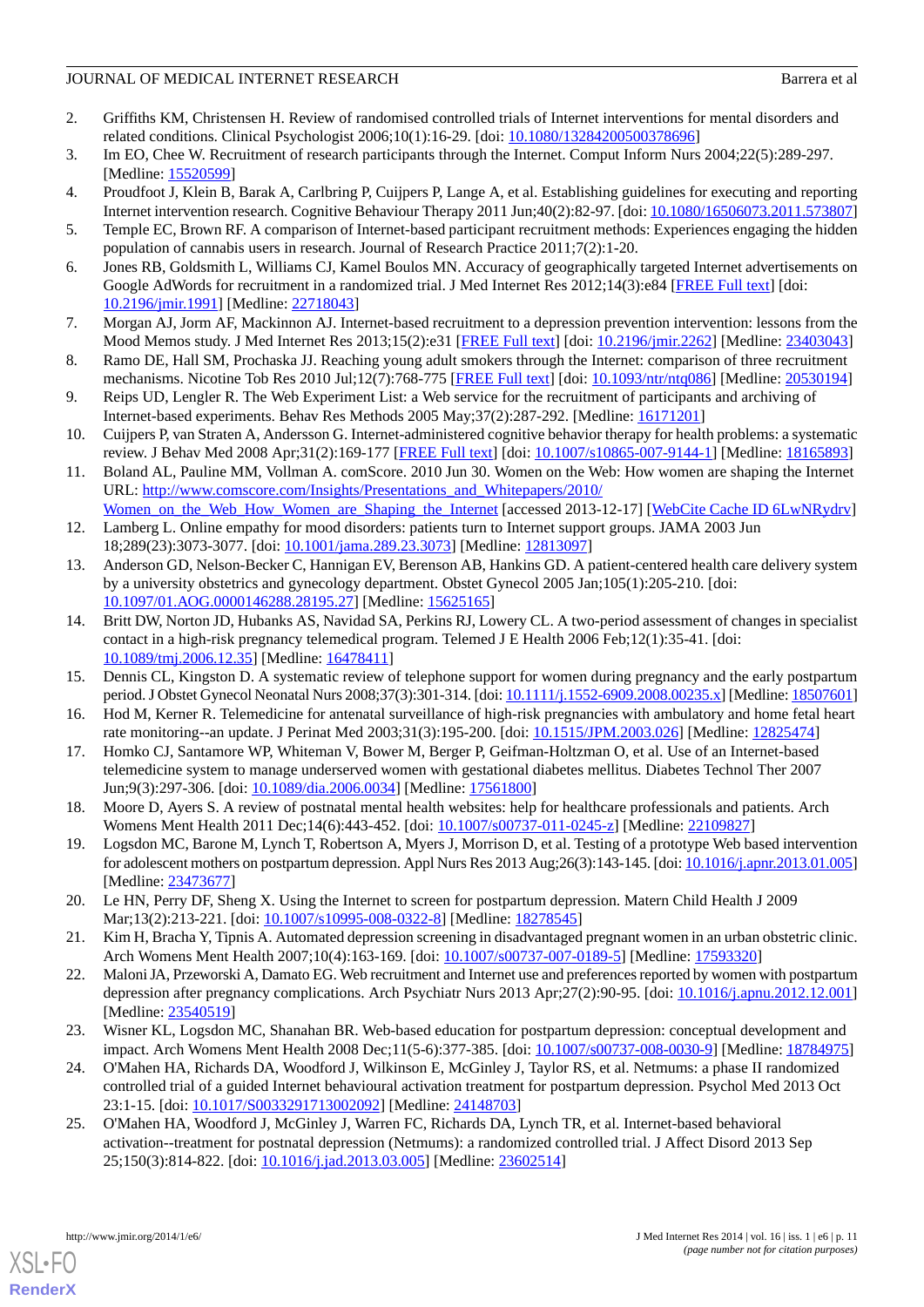# JOURNAL OF MEDICAL INTERNET RESEARCH BATTER AND THE SEARCH BATTER OF MEDICAL INTERNET RESEARCH

- <span id="page-11-0"></span>26. Danaher BG, Milgrom J, Seeley JR, Stuart S, Schembri C, Tyler MS, et al. Web-based intervention for postpartum depression: Formative research and design of the MomMoodBooster program. JMIR Res Protoc 2012;1(2):e18 [[FREE Full text](http://europepmc.org/abstract/MED/23612274)] [doi: [10.2196/resprot.2329](http://dx.doi.org/10.2196/resprot.2329)] [Medline: [23612274\]](http://www.ncbi.nlm.nih.gov/entrez/query.fcgi?cmd=Retrieve&db=PubMed&list_uids=23612274&dopt=Abstract)
- <span id="page-11-1"></span>27. Haga SM, Drozd F, Brendryen H, Slinning K. Mamma mia: a feasibility study of a Web-based intervention to reduce the risk of postpartum depression and enhance subjective well-being. JMIR Res Protoc 2013;2(2):e29 [\[FREE Full text](http://europepmc.org/abstract/MED/23939459)] [doi: [10.2196/resprot.2659](http://dx.doi.org/10.2196/resprot.2659)] [Medline: [23939459\]](http://www.ncbi.nlm.nih.gov/entrez/query.fcgi?cmd=Retrieve&db=PubMed&list_uids=23939459&dopt=Abstract)
- <span id="page-11-2"></span>28. Jones BA, Griffiths KM, Christensen H, Ellwood D, Bennett K, Bennett A. Online cognitive behaviour training for the prevention of postnatal depression in at-risk mothers: a randomised controlled trial protocol. BMC Psychiatry 2013 Oct 17;13(1):265 [[FREE Full text\]](http://www.biomedcentral.com/1471-244X/13/265) [doi: [10.1186/1471-244X-13-265\]](http://dx.doi.org/10.1186/1471-244X-13-265) [Medline: [24131528](http://www.ncbi.nlm.nih.gov/entrez/query.fcgi?cmd=Retrieve&db=PubMed&list_uids=24131528&dopt=Abstract)]
- <span id="page-11-4"></span><span id="page-11-3"></span>29. Muñoz RF, Le H, Ippen CG, Diaz MA, Urizar GG, Soto J, et al. Prevention of postpartum depression in low-income women: Development of the Mamás y Bebés/Mothers and Babies course. Cognitive and Behavioral Practice 2007 Feb;14(1):70-83. [doi: [10.1016/j.cbpra.2006.04.021](http://dx.doi.org/10.1016/j.cbpra.2006.04.021)]
- <span id="page-11-5"></span>30. Kraut R, Olson J, Banaji M, Bruckman A, Cohen J, Couper M. Psychological research online: report of Board of Scientific Affairs' Advisory Group on the Conduct of Research on the Internet. Am Psychol 2004;59(2):105-117. [doi: [10.1037/0003-066X.59.2.105\]](http://dx.doi.org/10.1037/0003-066X.59.2.105) [Medline: [14992637\]](http://www.ncbi.nlm.nih.gov/entrez/query.fcgi?cmd=Retrieve&db=PubMed&list_uids=14992637&dopt=Abstract)
- 31. Alexander GL, Divine GW, Couper MP, McClure JB, Stopponi MA, Fortman KK, et al. Effect of incentives and mailing features on online health program enrollment. Am J Prev Med 2008 May;34(5):382-388 [[FREE Full text](http://europepmc.org/abstract/MED/18407004)] [doi: [10.1016/j.amepre.2008.01.028](http://dx.doi.org/10.1016/j.amepre.2008.01.028)] [Medline: [18407004\]](http://www.ncbi.nlm.nih.gov/entrez/query.fcgi?cmd=Retrieve&db=PubMed&list_uids=18407004&dopt=Abstract)
- <span id="page-11-6"></span>32. Bowen A, Williams M, Horvath K. Using the Internet to recruit rural MSM for HIV risk assessment: sampling issues. AIDS Behav 2004 Sep;8(3):311-319 [\[FREE Full text\]](http://europepmc.org/abstract/MED/15475678) [doi: [10.1023/B:AIBE.0000044078.43476.1f\]](http://dx.doi.org/10.1023/B:AIBE.0000044078.43476.1f) [Medline: [15475678\]](http://www.ncbi.nlm.nih.gov/entrez/query.fcgi?cmd=Retrieve&db=PubMed&list_uids=15475678&dopt=Abstract)
- <span id="page-11-7"></span>33. Hedman E, Ljótsson B, Rück C, Furmark T, Carlbring P, Lindefors N, et al. Internet administration of self-report measures commonly used in research on social anxiety disorder: A psychometric evaluation. Computers in Human Behavior 2010 Jul;26(4):736-740. [doi: [10.1016/j.chb.2010.01.010](http://dx.doi.org/10.1016/j.chb.2010.01.010)]
- <span id="page-11-8"></span>34. Jones RB, Goldsmith L, Hewson P, Williams CJ. Recruitment to online therapies for depression: pilot cluster randomized controlled trial. J Med Internet Res 2013;15(3):e45 [\[FREE Full text\]](http://www.jmir.org/2013/3/e45/) [doi: [10.2196/jmir.2367](http://dx.doi.org/10.2196/jmir.2367)] [Medline: [23462072\]](http://www.ncbi.nlm.nih.gov/entrez/query.fcgi?cmd=Retrieve&db=PubMed&list_uids=23462072&dopt=Abstract)
- <span id="page-11-9"></span>35. Woodford J, Farrand P, Bessant M, Williams C. Recruitment into a guided Internet based CBT (iCBT) intervention for depression: lesson learnt from the failure of a prevalence recruitment strategy. Contemp Clin Trials 2011 Sep;32(5):641-648. [doi: [10.1016/j.cct.2011.04.013\]](http://dx.doi.org/10.1016/j.cct.2011.04.013) [Medline: [21570485](http://www.ncbi.nlm.nih.gov/entrez/query.fcgi?cmd=Retrieve&db=PubMed&list_uids=21570485&dopt=Abstract)]
- <span id="page-11-10"></span>36. Graham AL, Fang Y, Moreno JL, Streiff SL, Villegas J, Muñoz RF, et al. Online advertising to reach and recruit Latino smokers to an Internet cessation program: impact and costs. J Med Internet Res 2012;14(4):e116 [[FREE Full text](http://www.jmir.org/2012/4/e116/)] [doi: [10.2196/jmir.2162](http://dx.doi.org/10.2196/jmir.2162)] [Medline: [22954502](http://www.ncbi.nlm.nih.gov/entrez/query.fcgi?cmd=Retrieve&db=PubMed&list_uids=22954502&dopt=Abstract)]
- <span id="page-11-12"></span><span id="page-11-11"></span>37. Crutzen R, Roosjen JL, Poelman J. Using Google Analytics as a process evaluation method for Internet-delivered interventions: an example on sexual health. Health Promot Int 2013 Mar;28(1):36-42. [doi: [10.1093/heapro/das008](http://dx.doi.org/10.1093/heapro/das008)] [Medline: [22377974](http://www.ncbi.nlm.nih.gov/entrez/query.fcgi?cmd=Retrieve&db=PubMed&list_uids=22377974&dopt=Abstract)]
- <span id="page-11-13"></span>38. Google. Google AdWords: Online advertising by Google URL: [http://www.google.com/adwords/](http://www.google.com/adwords/?sourceid=awo&subid=ww-et-awhp_nelsontest3_nel_p&clickid) [?sourceid=awo&subid=ww-et-awhp\\_nelsontest3\\_nel\\_p&clickid](http://www.google.com/adwords/?sourceid=awo&subid=ww-et-awhp_nelsontest3_nel_p&clickid) [accessed 2013-12-17] [\[WebCite Cache ID 6JyunxlUT\]](http://www.webcitation.org/

                                    6JyunxlUT)
- <span id="page-11-14"></span>39. Radloff LS. The CES-D Scale: A self-report depression scale for research in the general population. Applied Psychological Measurement 1977 Jun 01;1(3):385-401. [doi: [10.1177/014662167700100306\]](http://dx.doi.org/10.1177/014662167700100306)
- <span id="page-11-16"></span><span id="page-11-15"></span>40. Muñoz RF. Preventing major depression by promoting emotion regulation: A conceptual framework and some practical tools. Int J Ment Health Promot 1998 Sep(Inaugural Issue):23-40 [\[FREE Full text\]](http://www.ijmhp.co.uk/1998_9.htm)
- 41. American Psychiatric Association. Diagnostic and Statistical Manual of Mental Disorders (Fourth Edition). Washington, DC: American Psychiatric Association; 2000.
- <span id="page-11-18"></span><span id="page-11-17"></span>42. Vázquez FL, Muñoz RF, Blanco V, López M. Validation of Muñoz's mood screener in a nonclinical Spanish population. European Journal of Psychological Assessment 2008 Jan 21;24(1):57-64. [doi: [10.1027/1015-5759.24.1.57\]](http://dx.doi.org/10.1027/1015-5759.24.1.57)
- <span id="page-11-19"></span>43. Nadeem E, Lange JM, Miranda J. Perceived need for care among low-income immigrant and US-born black and Latina women with depression. J Womens Health (Larchmt) 2009 Mar;18(3):369-375 [\[FREE Full text\]](http://europepmc.org/abstract/MED/19281320) [doi: [10.1089/jwh.2008.0898\]](http://dx.doi.org/10.1089/jwh.2008.0898) [Medline: [19281320](http://www.ncbi.nlm.nih.gov/entrez/query.fcgi?cmd=Retrieve&db=PubMed&list_uids=19281320&dopt=Abstract)]
- 44. Hulme PA. Somatization in Hispanics. J Psychosoc Nurs Ment Health Serv 1996 Mar;34(3):33-37. [Medline: [8676289](http://www.ncbi.nlm.nih.gov/entrez/query.fcgi?cmd=Retrieve&db=PubMed&list_uids=8676289&dopt=Abstract)]
- <span id="page-11-20"></span>45. Fox S. Health topics: 80% of Internet users look for health information online. Washington, DC: Pew Internet & American Life Project; 2011 Feb 01. URL: [http://www.pewInternet.org/~/media//Files/Reports/2011/PIP\\_Health\\_Topics.pdf](http://www.pewInternet.org/~/media//Files/Reports/2011/PIP_Health_Topics.pdf) [accessed] 2013-12-03] [\[WebCite Cache ID 6LcmcoBqq\]](http://www.webcitation.org/

                                    6LcmcoBqq)
- <span id="page-11-22"></span><span id="page-11-21"></span>46. Pogorelc D. Google's top health searches for: cancer, pregnancy symptoms and…hemorrhoid?. 2012. URL: [http:/](http://medcitynews.com/2012/12/googles-top-health-searches-for-2012-cancer-pregnancy-symptoms-and-hemorrhoid/) [/medcitynews.com/2012/12/googles-top-health-searches-for-2012-cancer-pregnancy-symptoms-and-hemorrhoid/](http://medcitynews.com/2012/12/googles-top-health-searches-for-2012-cancer-pregnancy-symptoms-and-hemorrhoid/) [accessed 2013-09-27] [\[WebCite Cache ID 6JyuyWBRT](http://www.webcitation.org/

                                    6JyuyWBRT)]
- 47. Internet World Stats. 2012. World Internet Users Statistics Usage and World Population Stats URL: [http://www.](http://www.Internetworldstats.com/stats.htm) [Internetworldstats.com/stats.htm](http://www.Internetworldstats.com/stats.htm) [accessed 2006-01-15] [\[WebCite Cache ID 5CzJrxnr0\]](http://www.webcitation.org/

                                    5CzJrxnr0)
- 48. Nour NM. An introduction to maternal mortality. Rev Obstet Gynecol 2008;1(2):77-81. [Medline: [18769668](http://www.ncbi.nlm.nih.gov/entrez/query.fcgi?cmd=Retrieve&db=PubMed&list_uids=18769668&dopt=Abstract)]
- 49. Belizán JM, Cafferata ML, Belizán M, Tomasso G, Chalmers B. Goals in maternal and perinatal care in Latin America and the Caribbean. Birth 2005 Sep;32(3):210-218. [doi: [10.1111/j.0730-7659.2005.00372.x](http://dx.doi.org/10.1111/j.0730-7659.2005.00372.x)] [Medline: [16128976](http://www.ncbi.nlm.nih.gov/entrez/query.fcgi?cmd=Retrieve&db=PubMed&list_uids=16128976&dopt=Abstract)]

[XSL](http://www.w3.org/Style/XSL)•FO **[RenderX](http://www.renderx.com/)**